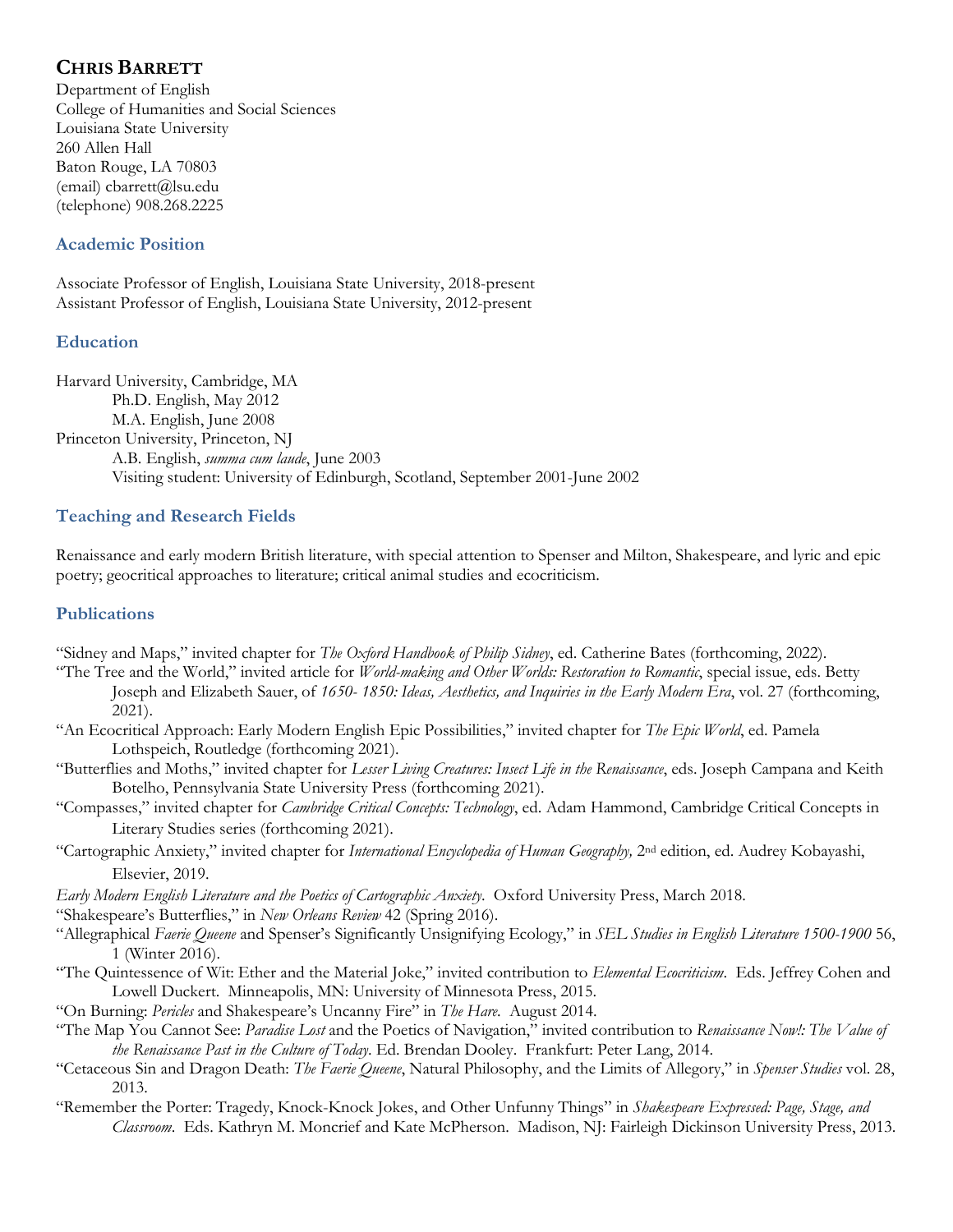### **Shorter Publications**

- Invited review of Victoria Coldham-Fussell's *Comic Spenser: Faith, folly, and* The Faerie Queene (Manchester UP, 2020), for *Spenser Review* (October 2020).
- Invited contribution, on "Clouds," to cluster on *The Shepheardes Calender* September Woodcut, for *Spenser Review* (September 2020).
- Invited review of *Literature and Cartography: Theories, Histories and Genres*, ed. Anders Engber-Pedersen (MIT Press, 2017), for *AAG* [American Association of Geographers] *Review of Books* (fall 2020).
- Invited review of *Ground-Work: English Renaissance Literature and Soil Science*, ed. Hillary Eklund (Duquesne UP, 2017), for *Renaissance Quarterly* (2018).
- Invited review of Charlotte Scott's *Shakespeare's Nature: From Cultivation to Culture* (Oxford UP, 2014) in *Medieval and Renaissance Drama* 30 (fall 2017).
- Entries for Durer's *Melencolia I*, Saenredam's *Allegory of Sight* and *Map of the Northern Netherlands*, and Blaeu and Saenredam's "Celestial globe and globe gores" in *Prints and the Pursuit of Knowledge in Early Modern Europe.* Cambridge, MA and New Haven, CT: Harvard Art Museums/ Yale University Press (August 2011).

### **Publication in Progress**

- "Geography," invited chapter for *The Routledge Companion to Renaissance Literature*, ed. Catherine Bates (chapter in progress for delivery April 2022).
- "Birdsong and Early Modern Poetry," invited article for special issue, ed. Clara Dawson, on poetry and birds for *Interdisciplinary Studies in Literature and Environment* (article in progress for publication in 2022).
- Invited review of Katarzyna Lecky's *Pocket Maps and Public Poetry in the English Renaissance* (Oxford University Press, 2019) for *Philological Quarterly* (in progress for delivery September 2021).
- Invited review of Poly-Olbion: New Perspectives*,* eds. Andrew McRae and Philip Schwyzer (Boydell & Brewer, 2020) for *The Spenser Review* (in progress for delivery in January 2022).
- Invited contribution to "Reading, Unearthing and Eating Anthropocentrism: A Panel Discussion," under submission for special issue of *Anthropology of Consciousness*. Authors: Mat Keel and Liz Lessner, Cesar Baio and Lucy H.G. Solomon, Richard Doyle, Susan Main, Robyn Reed, Logan Wiedenfeld, Chris Barrett.

*Susurrus: Vegetal Poetics of the Green Unsaid*. Book manuscript in progress.

### **Awards, Grants, and Fellowships**

#### *Research Support*

Helm Fellowship at the Lilly Library, Indiana University, September 2019 Folger Short-Term Fellowship, June 2017 Dumbarton Oaks Short-Term Research Award, May 2017 Manship Summer Research Stipend, summer 2015 Newberry Short-Term Resident Fellowship for Individual Research, May 2014 Council on Research Summer Stipend, July 2013 Harvard Graduate School of Arts and Sciences Dissertation Completion Fellowship, 2011-12 Harvard Graduate School of Arts and Sciences Merit Research Fellowship, fall 2010 Sosland Family Graduate Fellowship recipient, 2006-2007 Presidential Scholar, Harvard University 2006-2012

#### *Awards*

Brij Mohan Distinguished Professor Award, May 2020 Milton Society of America John T. Shawcross Award for "Milton's *Paradise Lost* and the Atlas of Violence," October 2019 LSU Student Government Outstanding Professor Award, April 2018 Rainmaker Emerging Scholar Award, January 2018 Women's & Gender Studies Award for Outstanding Feminist Activist, May 2017 Tiger Athletic Foundation President's Teaching Award, April 2017 English Graduate Student Association Outstanding Graduate Faculty Award, April 2014 Tiger Athletic Foundation College Level Teaching Award, April 2014 Derek C. Bok Award for Excellence in Graduate Student Teaching of Undergraduates, 2010 Bok Center Certificate of Distinction in Teaching, 2008, 2009, 2010, 2011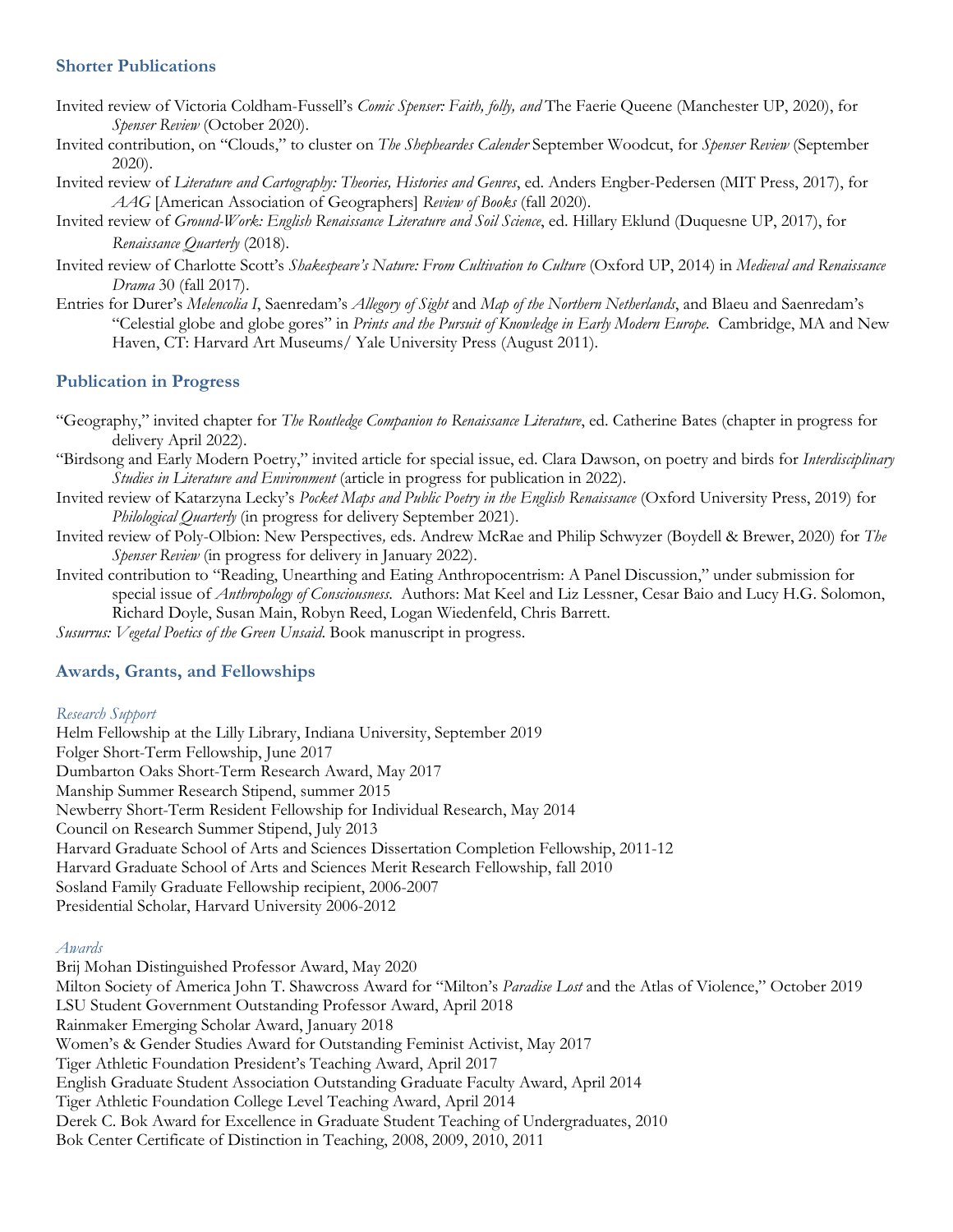# **Invited Talks**

"Apophatic Gardens: What Early Modern Vegetables Aren't Telling You," at Emory College at Emory University, February 2020

"Melons, Women, Walls, and Trees: Early Modern English Ways of Not Saying," at Indiana University, October 2019

"Green Silences and the Trees of Heaven," at Lake Forest College, April 2019

"Melons, Misogyny, and Green Unsaying," at Dickinson College, March 2019

"Ether" at the Strode Program in Renaissance Studies conference "Elemental Ecomaterialism," Tuscaloosa, April 2013

"Milton's Spatial Poetics," invited presentation for session on teaching Milton, at the Northeast Milton Seminar, Boston, November 2010

### *At LSU*

- "Collegiate Cartography: The Academic Transition to College," invited plenary address to incoming first-year class (approx. 8000 students) at LSU Welcome Week, August 2021
- "Finding Your Research Passion," invited keynote at LSU Discover Day, April 2021
- "Map Panic: Cartographic Anxiety, the Renaissance, and Today," invited talk at LSU Science Café, February 2020
- "Cartographic Anxieties," invited talk at LSU Anthropology & Geography Friday Forum, September 2019
- "Hamlet's Comic Timing and Shakespeare's War on Sorrow," at the LSU Literary Circle "Meet the Professors" event, October 2015

## **Conference Papers and Presentations**

- "Teaching Spenser in an Age of Mutability" in the plenary Spenser Roundtable at the Sixteenth Century Society Conference, San Diego, October 2021 (forthcoming)
- "Parentheses: A Love Story" at the Sixteenth Century Society Conference, San Diego, October 2021 (forthcoming)
- "Mycelial Conspiracies," invited remarks on panel accompanying art exhibition "Eat the Anthropocene" by Cesar & Lois, at Yes We Cannibal, Baton Rouge, June 2021
- "Pericles, Spring, and the Climate of Allusion" at the Renaissance Society of America, Virtually Convened, April 2021
- "How Not To Be a Tree: Spenser, Milton, and the Poetics of Climate Emergency" at the Modern Language Association Convention, Virtually Convened, January 2021
- "Melons, Melons, Misogyny, and Periphrasis" at Renaissance Society of America, Toronto, March 2019; and panel chair for "Early Modern Authorship: Papers in Memory of Barbara Lewalski"
- "Before Everything: Spenser, Catchwords, and the Obviousness of Sequence" at Modern Language Association Convention, Chicago, January 2019
- "Catchwords and the Problem of Obvious Life" in "The Problem of Life" seminar at Shakespeare Association of America, Los Angeles, CA, March 2018
- "Painful Ecologies: *Paradise Lost*, Metaphoricity, and the Making of Environmental Injury" in the Milton Society session at Renaissance Society of America, March 2018
- "Re-membering the Body in Space: The Geographic Acrostic and Poetics of Terrain" at Sixteenth Century Society Conference, Milwaukee, October 2017
- "Hamlet's Things: An Experiment in Taking Things(,) Literally" in the "Novel and Traveling Objects" seminar at Shakespeare Association of America, New Orleans, LA, March 2016
- "The Incredible Flightness of Being: Muiopotmos and the Speed of Text" at the International Spenser Society's panel at Sixteenth Century Society Conference, Vancouver, BC, October 2015
- "The End of Description: Unelaborated Vastness and Elizabethan 'Plain Style'" in the "Landscape and Geography in Early Modern English Literature" seminar, Shakespeare Association of America, Vancouver, BC, April 2015
- "Shakespeare's Elemental Wit" in the "Elemental Shakespeare" seminar at Shakespeare Association of America, St. Louis, April 2014 [delivered in absentia]
- "Dangerous Cartographies: Threats, Death, and *The Faerie Queene*'s Missing Maps" and session organizer, "Renaissance Impossibilities: Spaces, Erotics, Poetics" at Renaissance Society of America, New York, March 2014
- "The Map You Cannot See: *Paradise Lost* and the Poetics of Navigation" at the Conference on John Milton at Middle Tennessee State University in Murfreesboro, TN, October 2013
- "The Quintessence of Wit" at South Central Modern Language Association, New Orleans, October 2013
- "They Behead Horses, Don't They? Spenser's Boring Animals and the Subject of Allegory" at the International Congress on Medieval Studies, Kalamazoo, May 2013. Variant delivered as "They Behead Horses, Don't They? Boring Animals in the *Faerie Queene*" at the South Atlantic MLA Convention, Atlanta, November 2011
- "Drayton's 'Note' to the Reader and the Work of Poetry in the Age of Cartographic Representation" at Renaissance Society of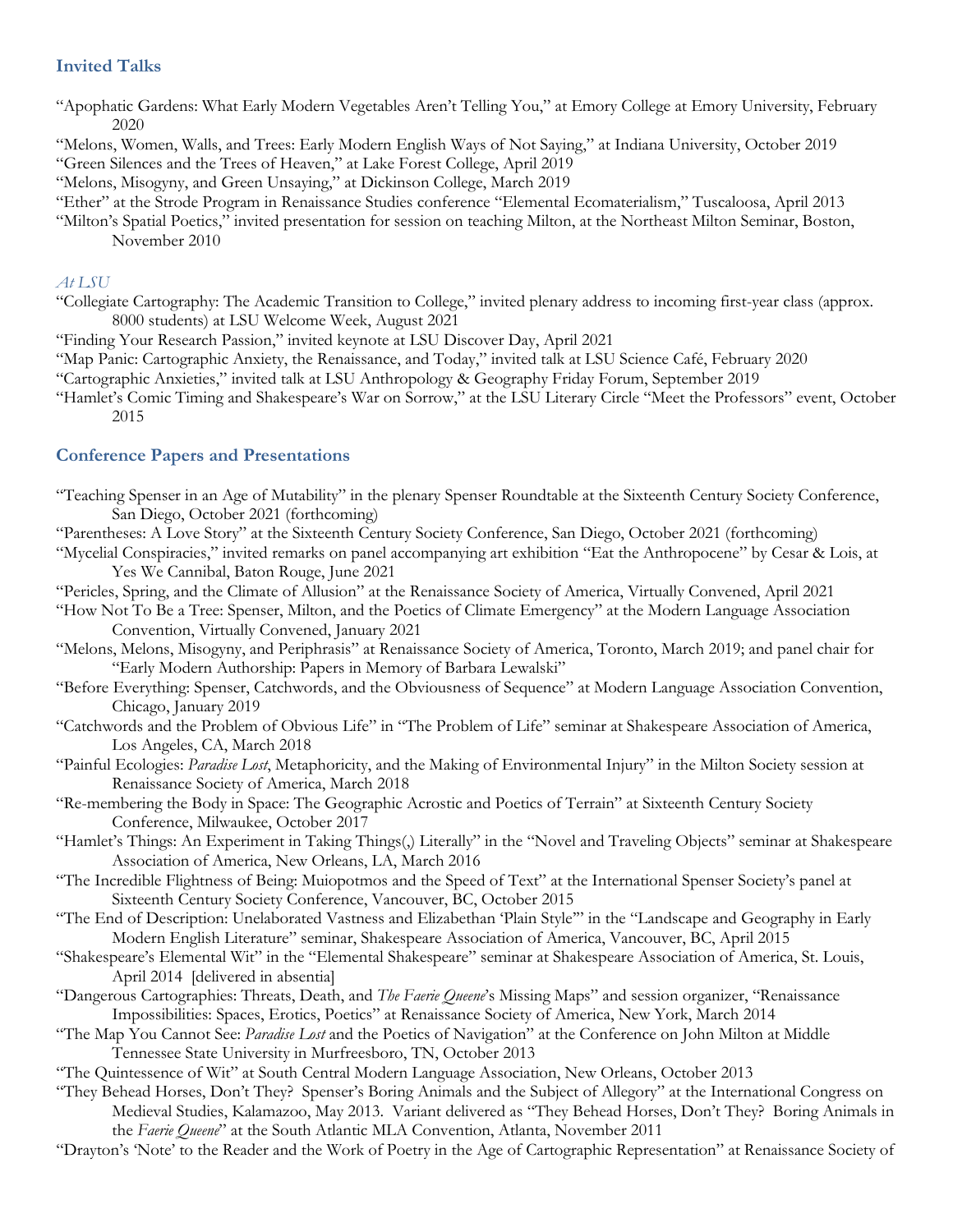America, San Diego, April 2013

- "Beating Up Little Old Ladies: Humor, Allegory, and *The Faerie Queene*" at the Modern Language Association Convention, Seattle, January 2012
- "Remember the Porter: Knock-Knock Jokes, Tragedy, and Other Unfunny Things" at the Blackfriars Conference at the American Shakespeare Center, Staunton, October 2011
- Harvard Art Museum Gallery Talks for exhibition "Prints and the Pursuit of Knowledge in Early Modern Europe," September, November, December 2011

Panelist at the Harvard Library Strategic Conversations event "Envisioning the Library of the Future," October 2011

"Notes toward the Study of Crisis Literature," English Department Renaissance Colloquium at Harvard, September 2011

- "Ralegh's *History of the World*: Prison Writing as the Making of Space and Author" and panel chair for session "'The record of bitter moments': Prison Writing as a Genre" at the Northeast Modern Language Association Convention, New Brunswick, April 2011
- "There is no outside-the-tech: teaching as technology, or, Thirteen Ways of Looking at a Pedagogue" at the Thinking with Technology Working Group at Harvard, March 2011
- "The Spatial Poetics of Regret: Wyatt's Body in the Kingdom of Penitence" at the Renaissance Society of America conference, Montreal, March 2011
- "The Constant Meanwhile: Simultaneity and Revision in *Paradise Lost*" at the Pacific Ancient and Modern Language Association Convention, Honolulu, November 2010
- "Beached Whales and Spectacular Text: Spenser's *Faerie Queene* and the Debt to Observation" at the Sixteenth Century Society and Conference, Montreal, October 2010
- "Maps, Holinshed, and the Theater of History," English Department Renaissance Colloquium at Harvard, April 2010
- Panelist on "Technology, Media, Multimedia, Theatre" at the National Association of Schools of Theater, Boston, March 2010 "Mapping Tradition, Revision, and Revolution in the Printed Works of Saenredam and Blaeu," Prints and the Production of
- Knowledge in Early Modern Europe Humanities Center Seminar, February 2010
- "Introducing the Prints and the Pursuit of Knowledge Online Resource" at the Prints Committee of the Harvard Art Museum Collections Meeting, November 2009
- "Travel and Transformation in the 17th Century: Pedagogical Experiments and Other Adventures" on the Silk Road Project's "Inspiring Passion-Driven Learning" panel at Harvard Graduate School of Education, October 2009
- "Using Instructional Technology in the Classroom" panelist at a special session for Harvard graduate students, April 2009
- "Media and Technology in Teaching and Research" panelist at the British Literature Colloquium at Harvard, September 2009 "Travel and Transformation in the Classroom," Provost's Workshop on Technology in Teaching and Learning at Harvard,
- May 2008

"Travel and Transformation: Some Possibilities for Pedagogic Innovation" at Emmanuel College, Boston, April 2008

# **Teaching Experience**

# *Undergraduate courses taught at LSU*

# General Education Courses

- "Shakespeare's London" (English 2123), a General Education seminar for LSU Summer Study Abroad in London & Edinburgh (summer 2016, summer 2019)
- "Top 40 Shakespeare" (English 2148), a General Education large-enrollment lecture course (spring 2016, fall 2018, spring 2021) and a General Education standard-enrollment lecture course (fall 2016, spring 2020)

"Shakespeare" (English 2148), a General Education large-enrollment lecture course (fall 2014)

# Intermediate and Survey Courses

- "Ecologies of Gender: A Literary Millennium" (English 3593), a survey lecture course (fall 2021)
- "British Literature to 1800" (English 3020), a survey lecture course (fall 2012, fall 2013, spring 2014, spring 2015, fall 2018, fall 2020, spring 2021)
- "Top 40 Renaissance: A Masterclass in Close Reading Early Modern Lyric Poetry" (English 3822), an undergraduate honors seminar (spring 2013)

# Advanced Courses

- "Spenser: Science, Ecology, Network" (English 4104), an undergraduate capstone course (fall 2017)
- "Streaming Shakespeare" (Film & Media Arts 4001), a lecture course (spring 2017)
- "Studies in the Age of Elizabeth: Sin City—London in the Age of Shakespeare" (English 4040), an upper-level lecture course (spring 2013) and seminar for LSU Summer Study Abroad in London & Edinburgh (summer 2016, summer 2019)
- "Studies in Milton: Poetry and Politics" (English 4147), an upper-level lecture course (fall 2013 and fall 2016)
- "Studies in Milton: Ecological Milton" (English 4147), an upper-level lecture course (fall 2020)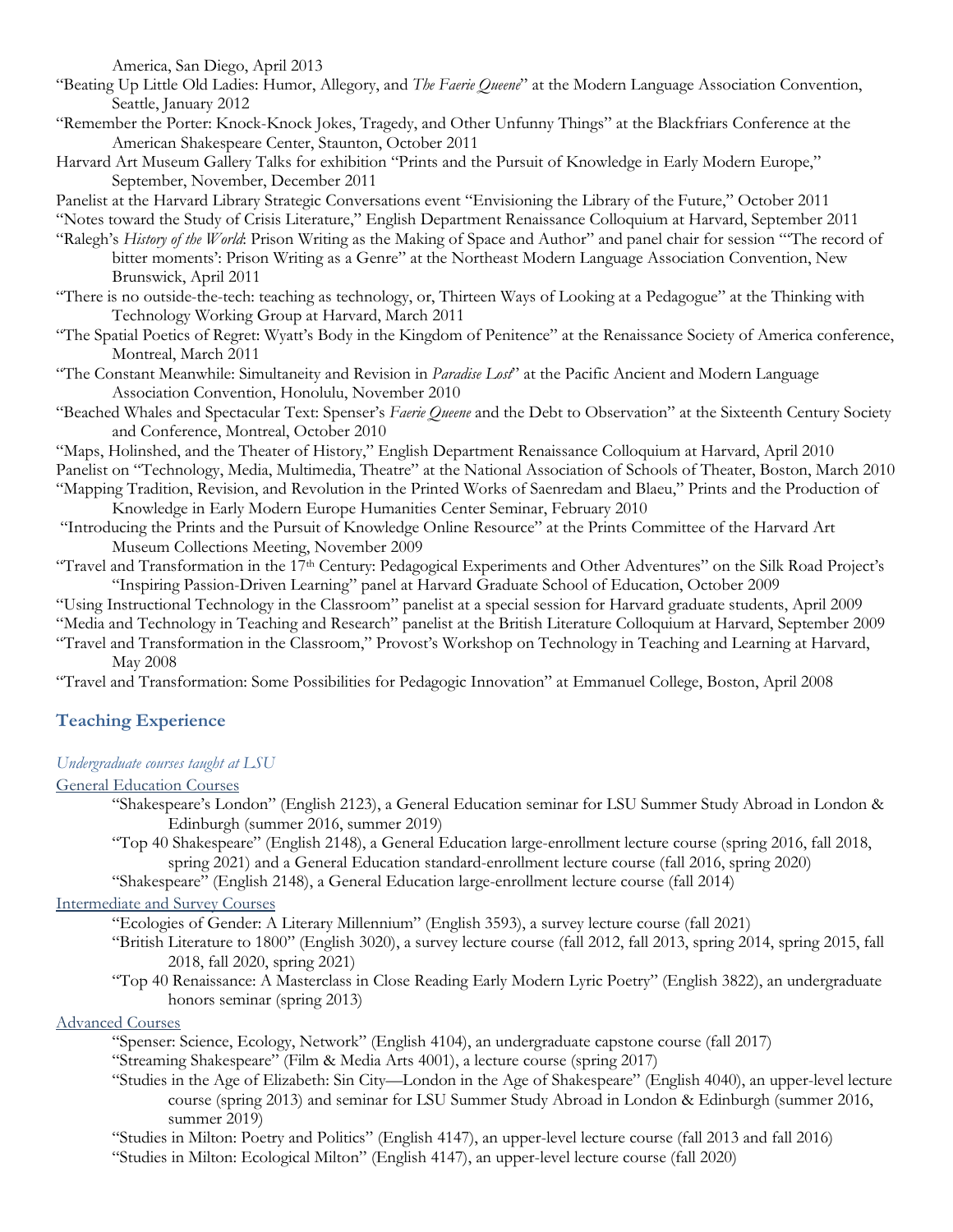"Studies in Shakespeare: Bad Shakespeare" (English 4148), an upper-level lecture course (spring 2014)

#### *Graduate courses taught at LSU*

- "Greening the Early Modern" (English 7942), a graduate seminar (fall 2021)
- "Ecocriticisms" (English 7221), a graduate seminar (spring 2020)
- "Dissertation Writing Seminar" (English 7920), a graduate seminar-workshop (spring 2018)
- "Person/Place/Thing: Renaissance Eco-Poetics and New Materialisms" (English 7221), a graduate seminar (spring 2017)
- "Critical Animal Studies: Theory, Literature, Fur" (English 7221), a graduate seminar (spring 2015)
- "Space, Place, and the Renaissance City" (English 7942), a graduate seminar (fall 2012)

#### *Undergraduate independent studies taught at LSU*

- "Philosophy and Theology in John Milton's *Paradise Lost*," an English Undergraduate Independent Study at LSU (spring 2018) "Space, Place, and Cinema," a Film and Media Arts Undergraduate Independent Study at LSU (fall 2017)
- "*Dig* and Digging—Writing Dimensionally," an English Undergraduate Internship-Independent Study at LSU (fall 2017)
- "Milton and Minorities: The Personal Is Political," an English Undergraduate Independent Study at LSU (spring 2017)
- "Shakespeare's B-Sides," an English Undergraduate Independent Study at LSU (spring 2015)
- "Critical Animal Studies: Theory and Literature," an English Undergraduate Independent Study (fall 2014)
- "Gender and Sexuality in Renaissance Poetry and Drama," a Women's and Gender Studies Undergraduate Independent Study (fall 2014)

#### *Graduate independent studies taught at LSU*

"The Plantationocene," an English Graduate Independent Study (fall 2020)

- "Costume, Gender, and Power," an English Graduate Independent Study (spring 2017)
- "Gender & Sexuality in Renaissance Lyric Poetry," a Women's and Gender Studies Graduate Independent Study (spring 2015) "Theorizing the Self and Sexuality in Early Modern England," a Women's and Gender Studies Graduate Independent Study
	- (fall 2013)

"The Gender of Space in Renaissance Literature," an English Graduate Independent Study (spring 2013)

### *Graduate and undergraduate students supervised at LSU*

## Chair, PhD Committees

Ali Webb, English, completed PhD August 2021

Rae'mia Escott, English, anticipated completion date May 2022

#### Co-chair, PhD Committees

Cristina Rosell, English, completed May 2019 [co-chaired with Michelle Zerba] Kieran Lyons, English, completed August 2020 [co-chaired with Pallavi Rastogi] Jeremy Cornelius, English, anticipated completion date May 2022 [co-chaired with Emily King] Amanda Swenson, English, anticipated completion date May 2022 [co-chaired with Pallavi Rastogi]

### Member, Doctoral Committees

Catherine Riley, English, completed PhD May 2015 Joseph Wingenbach, English, completed PhD May 2016 Dustin Zemel, English, completed PhD summer 2019 Carly Rubin, English, completed PhD summer 2020 Jiwon Min, English, anticipated PhD completion date December 2021 Nicholas Alexandre, English, anticipated PhD completion date May 2022 Tori Bush, English, anticipated PhD completion date May 2022 Hanna Groniger, English, anticipated PhD completion date May 2022 Rachel Howatt, English, anticipated PhD completion date May 2022 Zita Husing, English, anticipated PhD completion date May 2022 Zachary Bordas, English, anticipated PhD completion date May 2023 Mat Keel, Geography & Anthropology, anticipated PhD completion date May 2023 Megan Feller, English, anticipated PhD completion date May 2024 Anna K. McGill, English, anticipated PhD completion date May 2024 Denis Waswa, English, anticipated PhD completion date May 2024 Jill Vogel, School of Music, anticipated DMA completion date May 2024 Anna Bills, English, anticipated PhD completion date May 2025 Talon Shoemake, English, anticipated PhD completion date May 2025 Makayla Jenkins, English, anticipated PhD completion date May 2026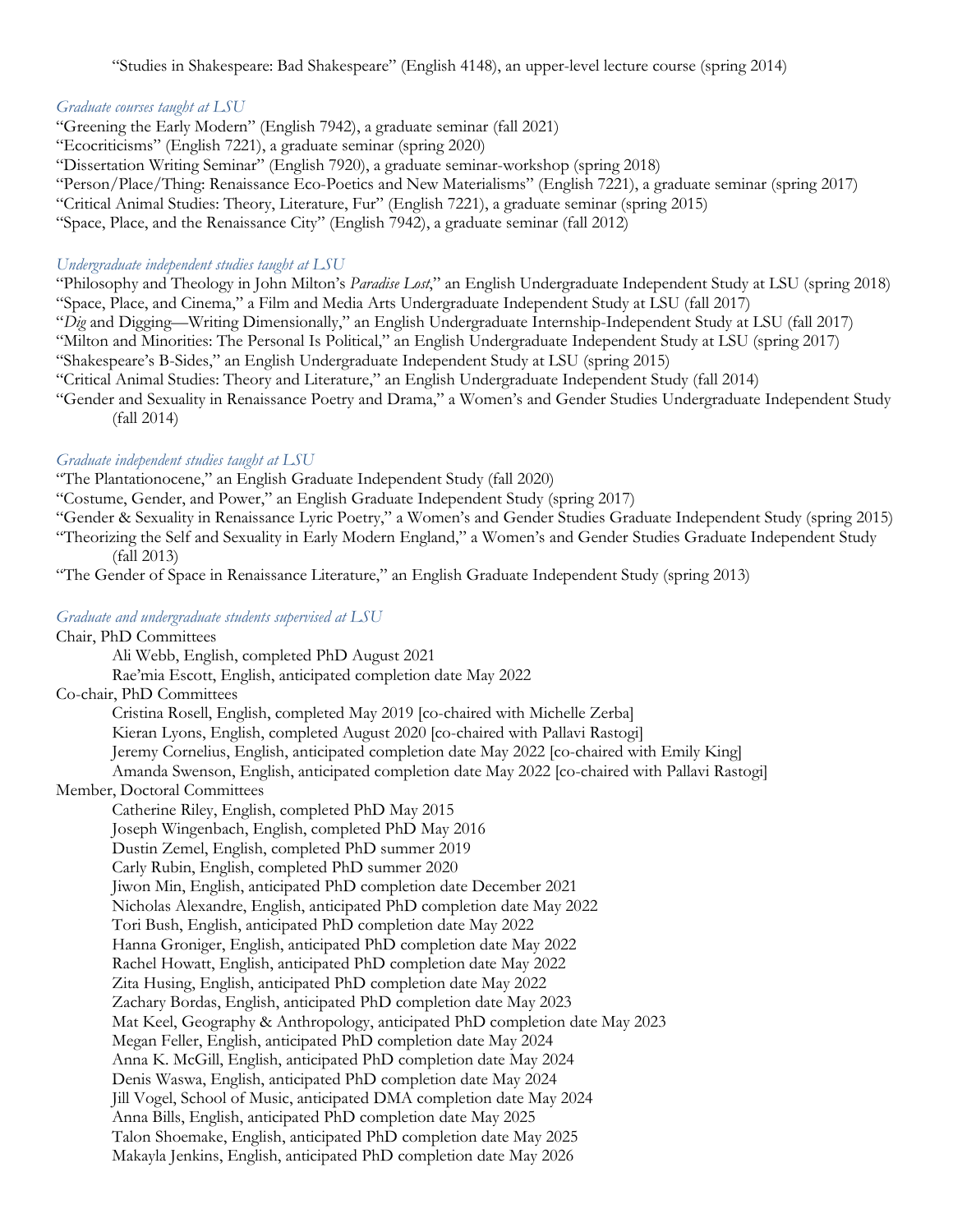Dean's Representative, Doctoral Committees Megan Barrera, completed DMA from School of Music 2014 Elisa Galeano, completed DMA from School of Music Summer 2016 Eva Hillman, completed PhD in Renewable Natural Resources May 2018 Melissa Hamilton, completed PhD in Psychology, Summer 2019 Lindsay Stewart, completed PhD in Curriculum & Instruction, August 2020 Georgia Sweitzer, completed DMA from School of Music May 2021 Allen Carpenter, anticipated completion DMA from School of Music May 2022 Member, MFA Committees Atom Atkinson, English, completed May 2013 Anthony Ramstetter, English, completed May 2016 Bill Moran, English, completed May 2017 Kathleen Boland, English, completed May 2017 Vanessa Saunders, English, completed May 2018 Ian Schoultz, English, completed May 2019 Ian Lockaby, English, completed May 2021 Jami Kleinpeter, English, anticipated completion date May 2022 Member, MA Committees Alain Bray, completed MA in English May 2014 Kathryn Fickes, completed MA in History May 2014 Ciara Smith, completed MA in English May 2016 Victoria Herrmann, completed MA in Education May 2017 Nicholas Youngblood, completed MA in Education May 2020 Katelyn Vance, MA in English, anticipated completion date December 2021 Director, Undergraduate Honors Theses Ashley Thibodeau, completed May 2015 Camille Boechler, completed May 2017 and named Discover Award Scholar Taylor Pernini, completed May 2018 and named Discover Award Scholar Member, Undergraduate Honors Thesis Committee Caroline Greer, completed December 2017 Logan Fontenot, completed May 2020 Member, Undergraduate Research Defense Board Corinne Accardo, completed May 2014 Faculty Mentor, Communication across the Curriculum Distinguished Communicator Heather Buzbee, completed May 2016 Jennifer Algero, completed December 2018 Karina Ramirez, anticipated May 2023 Mentor, President's Future Leaders in Research Scholar Zachary Roubein, fall 2016-fall 2017 Faculty Mentor and Research Supervisor, McNair Scholar committee Heather Buzbee, completed May 2016

#### *Graduate and undergraduate courses taught at Harvard as Instructor of Record*

"Reading the Animal" (English 98), an undergraduate junior tutorial (spring 2011) "Renaissance B-Sides: The Greatest Hits You Never Heard of, by the Authors You Thought You Knew" (English 98), an undergraduate junior tutorial (fall 2009)

"The Animal Moment: The Visual and Verbal Animal" (Visual and Environmental Studies 220), a graduate seminar co-taught with Prof. Marjorie Garber (spring 2009)

### **Press Coverage of Teaching and Research at LSU**

- "A Treatise on Trees: Environmental Thought in the Renaissance." Office of Research and Economic Development [LSU, Baton Rouge, LA] Nov. 2019. https://www.lsu.edu/research/recent\_grant\_successes/1120-chrisbarrett.php
- "Inside a class with LSU's top-ranked professor on ratemyprofessor.com." *The Daily Reveille* [LSU, Baton Rouge, LA] 12 Nov. 2018. http://www.lsunow.com/daily/inside-a-class-with-lsu-s-top-ranked-professor-on/article\_e6354f40-e692-11e8- 8d86-8b601bda1662.html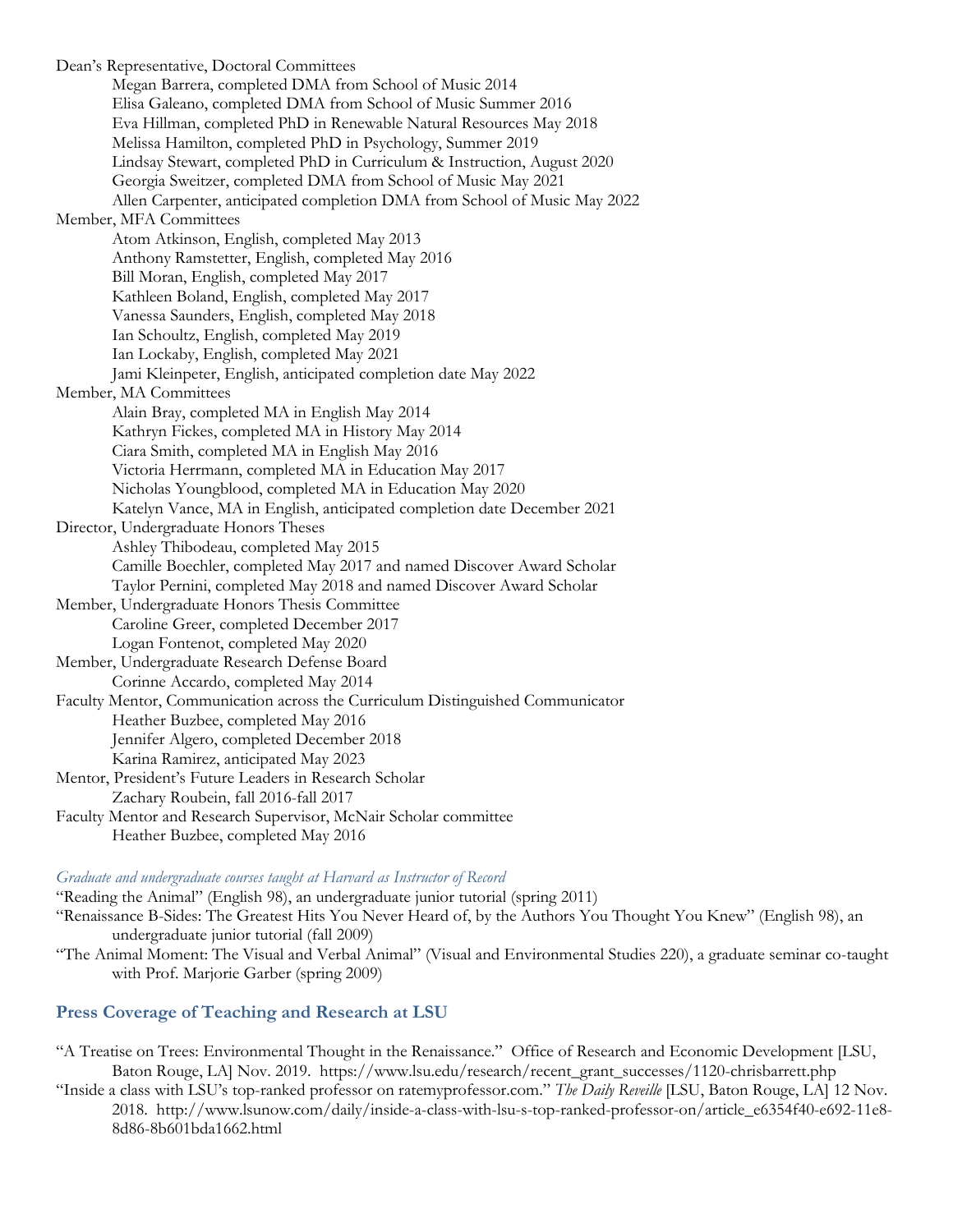- "Outstanding Faculty to Receive Rainmaker Awards for Research and Creative Activity." LSU Media Center [Baton Rouge, LA] 12 March 2018. https://www.lsu.edu/mediacenter/news/2018/03/12ored\_2018rainmakers.php
- "This Map Is Making Me Crazy" feature in "Pushing for Answers." *Kaleidoscope* Vol. 12: 7-8. [LSU, Baton Rouge, LA] August 2017.
- "Cartographic Anxieties: Loving and Fearing the Renaissance Map," invited contribution to Baton Rouge Arts Council PechaKucha Night, 3 February 2017. http://www.pechakucha.org/cities/baton-rouge/presentations/cartographicanxieties-loving-and-fearing-the-renaissance-map
- Narveson, Deanna. "LSU Professor Brings Literature to Life." *The Daily Reveille* [LSU, Baton Rouge, LA] 23 Sep. 2014. http://www.lsureveille.com/news/lsu-professor-brings-literature-to-life/article\_162d9efe-4373-11e4-aa3d-0017a43b2370.html
- Kroun, Panya. "English Department to Host Party for Shakespeare." *The Daily Reveille* [LSU, Baton Rouge, LA] 21 Apr. 2014. http://www.lsureveille.com/entertainment/english-department-to-host-party-for-shakespeare/article\_00f2373a-c9b0- 11e3-bb5e-001a4bcf6878.html

### **Professional Memberships**

International Spenser Society Milton Society of America Modern Language Association Renaissance Society of America Shakespeare Association of America Sixteenth Century Society and Conference

# **Conferences Organized**

Co-organizer, Gulf Medieval and Renaissance Scholars Conference (formerly Louisiana Consortium of Medieval and Renaissance Scholars), Louisiana State University, 27-28 September 2013

Co-coordinator, "Professor Barbara Lewalski: Writers and Writing in Early Modern England," 29-30 April 2011 Co-convener, "Milton's Dramas: A Quatrocentenary Celebration," 7-14 December 2008

### **Academic Service**

### *Service to the Profession*

Secretary, International Spenser Society, February 2020-present Executive Council Member, Sixteenth Century Society & Conference, January 2020-2023 Track Director for Pedagogy and Professionalization, Sixteenth Century Society and Conference, January 2019-present Chair, Sixteenth Century Society and Conference ad hoc Committee on Pedagogy, spring 2018-January 2019 Co-organizer, Seminar on "Environments of Justice" at the Shakespeare Association of America Annual Meeting 2019 Member, Local Arrangements Committee, Shakespeare Association of America Annual Meeting 2016 Reviewer, Book proposal and partial manuscript, Routledge, Spring 2021 Reviewer, *College Literature*, September 2020 and April 2021 Reviewer, *English Studies*, July 2020 Reviewer, Book Manuscript, Indiana University Press, Spring 2019

### *Service at LSU: University Service*

Member, LSU Inclusion, Equity, and Diversity Committee, July 2020-present

- Co-Chair, LSU Inclusion, Equity, and Diversity Academics Committee, July 2020-present
	- Member, LSU Inclusion, Equity, and Diversity Communications Committee, August 2020-December 2020

Member, LSU Inclusion, Equity, and Diversity Humanitarian Statement Committee, September-November 2020 Member, LSU Diversity Roadmap Steering Committee, November 2019-July 2020

Member, LSU Student Code of Conduct review and update ad hoc committee, November 2020-December 2020

Member, LSU Discover Undergraduate Research Journal Exploratory Committee, September 2020-present

Member, Communication Across the Curriculum Advisory Board, winter 2019-present

Member, Assistant Vice President for Student Health & Wellbeing Search Committee, Summer 2021

Member, Dean of Students Search Committee, spring 2020

Member, University Council on Gender Equity, AY 2019-20

President, LGBTQ+ Faculty/Staff Caucus, fall 2018-summer 2020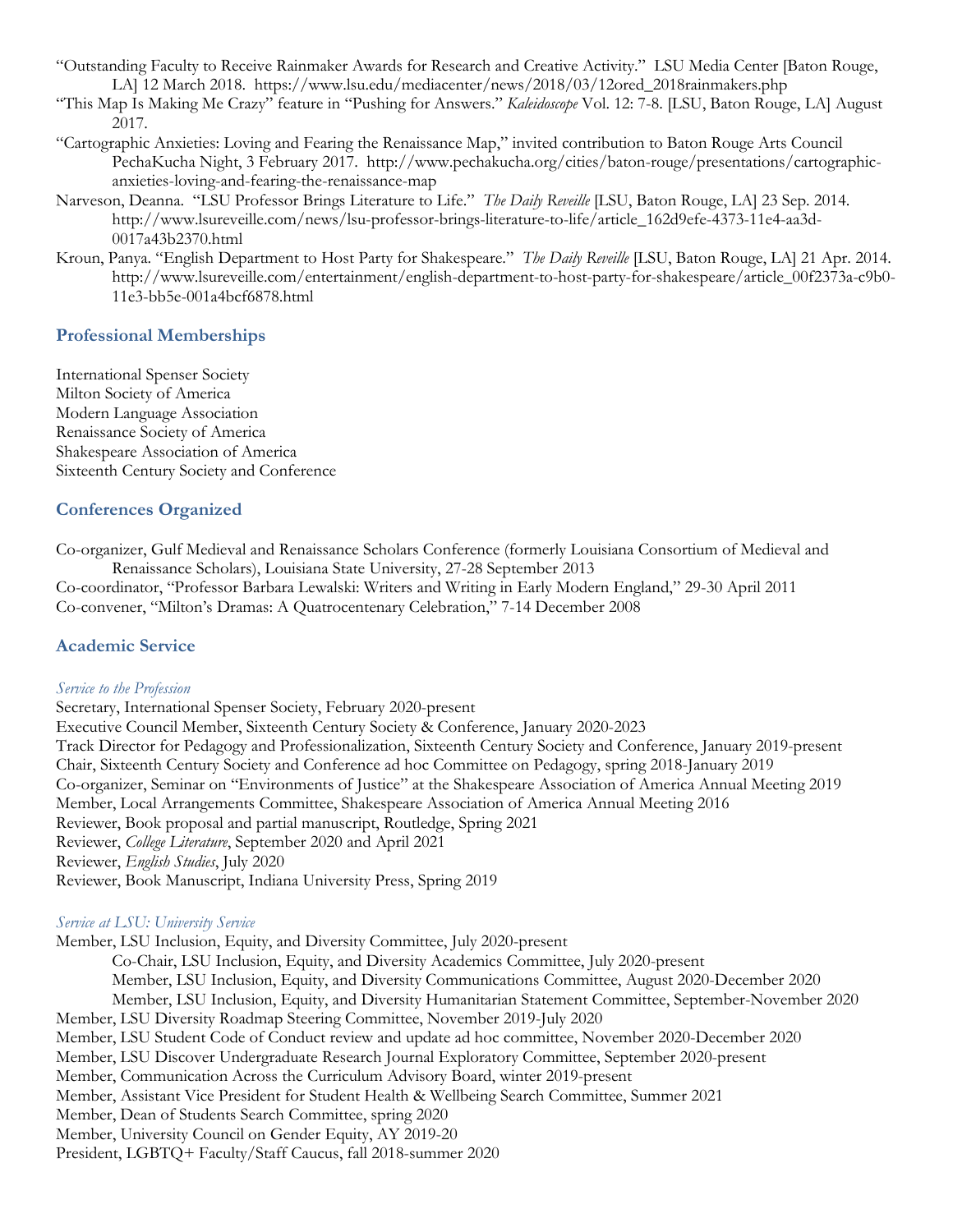Past President, LGBTQ+ Faculty/Staff Caucus, fall 2020-summer 2022 Mentor, Genesis Weekly Mentoring for First-Year Students, Office of Multicultural Affairs, AY2019-20 Member, University Faculty Awards Committee, Spring 2018, Spring 2021 Member, Graduate Faculty, fall 2012-present Member, Planning Committee for LSU Undergraduate Research Week April 2019, fall 2018 Senator, University Faculty Senate, fall 2017-spring 2020 Faculty Judge, Discover Day, spring 2018 and spring 2020 Faculty Advisor, Spectrum (the undergraduate LGBTQ organization), spring 2013-present Judge, Preliminary Rounds, LSU Graduate School Three Minute Thesis Competition, November 2017 Master of Ceremonies, LSU Graduate School Three Minute Thesis Competition, November 2016 Participant, LSU Communication across the Curriculum Faculty Summer Institute, May 2016 Dean's Representative, General Examination and Thesis/Dissertation Defenses in Music (2), Renewable Resources, Psychology, Education (2)

### *Service at LSU: College Service*

Presenter, LSU Kickoff Recruitment events (6 events) for prospective students and families, August-December 2021 Presenter, LSU Recruiters Event, August 2021

Presenter, LSU Pre-Scholars Academy HSS Event, August 2021

Presenter, LSU/HSS Recruitment Webinars: 3 in spring 2020, 1 in summer 2020, 4 in fall 2020

Presenter, Destination LSU recruitment event for admitted students and families, January 2020

Presenter, LSU Kickoff Recruitment event for prospective students and families, September and November 2019 Presenter, LSU Kickoff Recruitment event sample lecture for prospective students, September and November 2018 Co-Organizer Medieval and Renaissance Interdisciplinary Studies (MARIS) at LSU, August 2017-January 2019 Senator-at-large, College of Humanities and Social Sciences Faculty Senate, fall 2013-spring 2016 Second Vice President, College of Humanities and Social Sciences Faculty Senate, fall 2014-spring 2016 Faculty Representative, Sixth Grade Day College Recruitment Team, November 2015-January 2016

#### *Service at LSU: English Departmental Service*

Associate Chair (one-year term position), English Department, AY2017-18

Chair, Ad Hoc Mission and Vision Development Committee, AY2020-21

Co-Chair, Graduate Job Placement, AY 2020-21

Member, Graduate Studies and Admissions Committee, fall 2012-spring 2016, spring 2020-spring 2022

Member, Recruitment Committee, fall 2016-spring 2017

Member, Diversity Committee, English, fall 2018

Co-Leader, New Graduate Classroom Assistants Training, August 2018, August 2019

Organizer, "Eco/Next: Thinking the Green Humanities beyond 2017" lecture and events series, spring 2017

Organizer, Shakespeare Olympics (350 attendees), November 2018

Organizer, Shakespeare v. Milton Celebrity Smackdown (300 attendees), November 2016

Co-organizer, Shakestravaganza Quadricentennial Event (700 attendees), April 2016

Guest lectures in English 7020: Proseminar (fall 2012), in two sections of English 4148: Studies in Shakespeare (spring 2013), in English 7920: The Idea of Difficulty in Baton Rouge (spring 2014), in Film & Media Studies event (spring 2014, spring 2015, spring 2016), in English 4204: Secondary Education Student Teaching Practicum (spring 2015), in English 7960: Digital Romanticism (spring 2015), in English 7020: Proseminar (fall 2015), in English 2027: Poetry (fall 2014), in English 4062: Victorians Performed (spring 2016), in two meetings of English 2027 (fall 2016), in English 3020: British Literature to 1800 (fall 2016), in English 4148 (spring 2017), in Secondary Education Capstone (fall 2017), in English 3084: Modern Criticism (spring 2018), in English 4104: Literature Capstone—Keats (spring 2018), in English 3020: British Literature to 1800 (fall 2019), in English 4104: Literature Capstone—Disability Studies (fall 2019), in English 7222—The Politics of Poetry (spring 2020), in English 7020: Proseminar (fall 2020)

Invited participant, "Teaching Race in British Literature I" public-facing Zoom seminar, June 2020 Presenter at the LSU English Amped! event at local high school, October 2015 Departmental representative, LSU Kickoff Recruitment event, fall 2012, fall 2013, fall 2014, fall 2016, spring 2017 Co-organizer, Miltonpalooza (200 attendees), March 2015 Member, English Department Search Committee (Global Anglophone Assistant Professor Search), fall 2021-spring 2022 Member, English Department Search Committee (Medievalist Assistant Professor Search), fall 2016-spring 2017 Member, English Department Search Committee (Shakespeare Assistant Professor Search), fall 2013-spring 2014 Co-organizer, Shakespeare at 450 Celebration (250 attendees), April 2014

Member, Job Placement Mock Interview Ad Hoc Committees, winter 2014-15, winter 2015-16, winter 2016-17